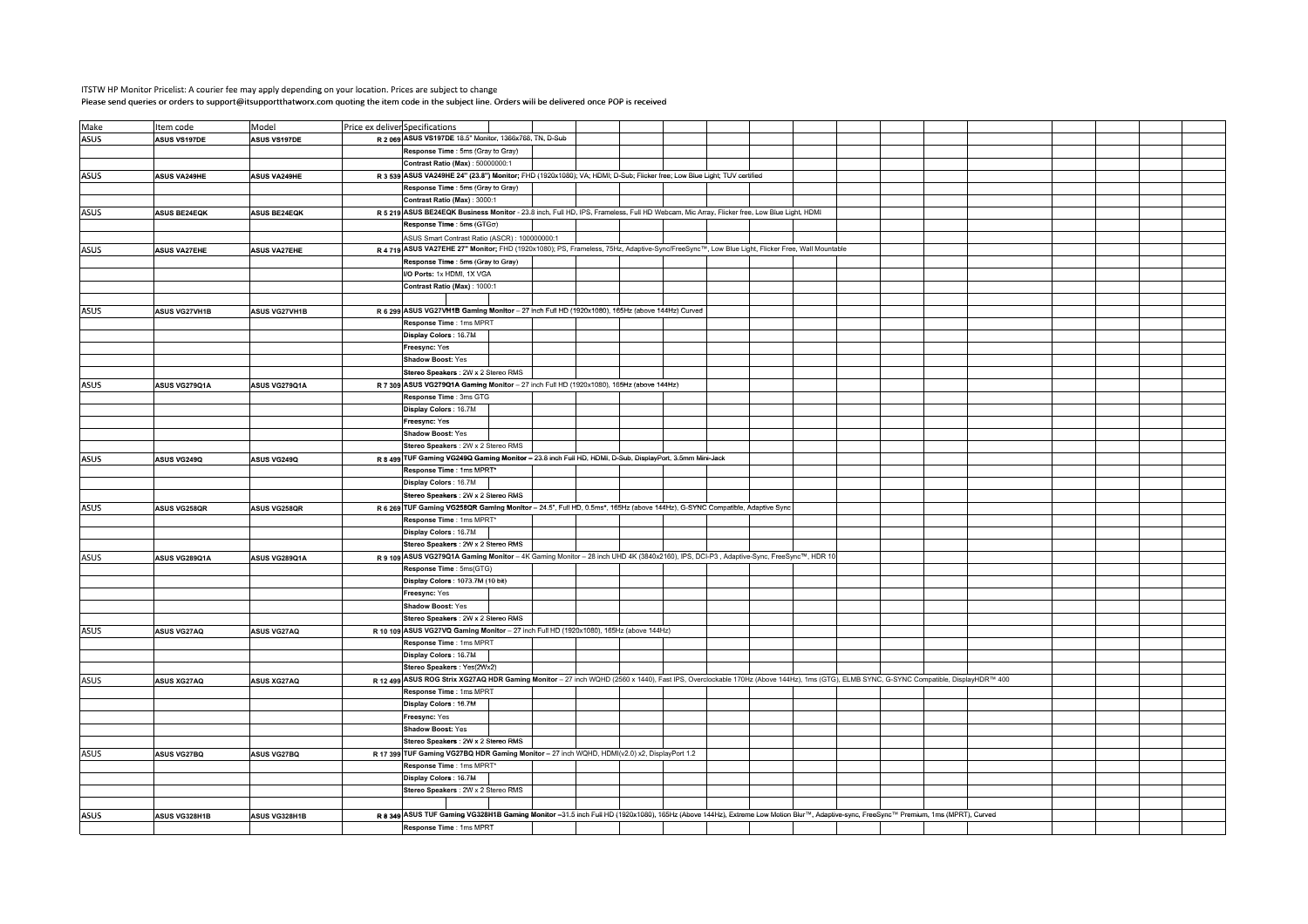|             |                         |                      | Display Colors: 16.7M                                                                                                                                                                                                          |  |  |  |  |  |  |  |  |
|-------------|-------------------------|----------------------|--------------------------------------------------------------------------------------------------------------------------------------------------------------------------------------------------------------------------------|--|--|--|--|--|--|--|--|
|             |                         |                      | Freesync: Yes                                                                                                                                                                                                                  |  |  |  |  |  |  |  |  |
|             |                         |                      | <b>Shadow Boost:</b> Yes                                                                                                                                                                                                       |  |  |  |  |  |  |  |  |
|             |                         |                      | Stereo Speakers : 2W x 2 Stereo RMS                                                                                                                                                                                            |  |  |  |  |  |  |  |  |
| <b>ASUS</b> | ASUS VG32VQ1BR          | ASUS VG32VQ1BR       | R 14 099 ASUS VG32VQ1BR TUF Gaming Curved Monitor - 31.5 inch WQHD (2560x1440), 165Hz(Above 144Hz), Extreme Low Motion Blur™                                                                                                   |  |  |  |  |  |  |  |  |
|             |                         |                      | Response Time: 1ms MPRT                                                                                                                                                                                                        |  |  |  |  |  |  |  |  |
|             |                         |                      |                                                                                                                                                                                                                                |  |  |  |  |  |  |  |  |
|             |                         |                      | Display Colors: 1073.7M (10 bit)                                                                                                                                                                                               |  |  |  |  |  |  |  |  |
|             |                         |                      | Freesync: Yes                                                                                                                                                                                                                  |  |  |  |  |  |  |  |  |
|             |                         |                      | <b>Shadow Boost: Yes</b>                                                                                                                                                                                                       |  |  |  |  |  |  |  |  |
|             |                         |                      | Stereo Speakers : 2W x 2                                                                                                                                                                                                       |  |  |  |  |  |  |  |  |
| <b>ASUS</b> | ASUS VG27WQ1B           | <b>ASUS VG27WQ1B</b> | R 8 349 ASUS VG27WQ1B Gaming Monitor - 27 inch Full HD (2560x1440), 165Hz (above 144Hz)                                                                                                                                        |  |  |  |  |  |  |  |  |
|             |                         |                      | Response Time : 1ms MPRT                                                                                                                                                                                                       |  |  |  |  |  |  |  |  |
|             |                         |                      | Display Colors: 16.7M                                                                                                                                                                                                          |  |  |  |  |  |  |  |  |
|             |                         |                      |                                                                                                                                                                                                                                |  |  |  |  |  |  |  |  |
|             |                         |                      | Freesync: Yes                                                                                                                                                                                                                  |  |  |  |  |  |  |  |  |
|             |                         |                      | <b>Shadow Boost: Yes</b>                                                                                                                                                                                                       |  |  |  |  |  |  |  |  |
|             |                         |                      | Stereo Speakers : 2W x 2 Stereo RMS                                                                                                                                                                                            |  |  |  |  |  |  |  |  |
| ASUS        | <b>ASUS XG32VC</b>      | <b>ASUS XG32VC</b>   | R 13 599 ASUS ROG Strix XG32VC Curved Gaming Monitor- 31.5 inch WQHD (2560 x 1440), 170Hz* (Above 144Hz), 1ms MPRT, Extreme Low Motion Blur Sync, 125% sRGB, FreeSync (GTG), ELMB SYNC, G-SYNC Compatible, DisplayHDR™ 400     |  |  |  |  |  |  |  |  |
|             |                         |                      | Response Time : 1ms MPRT                                                                                                                                                                                                       |  |  |  |  |  |  |  |  |
|             |                         |                      | Display Colors : 1073.7M (10 bit)                                                                                                                                                                                              |  |  |  |  |  |  |  |  |
|             |                         |                      | Freesync: Yes                                                                                                                                                                                                                  |  |  |  |  |  |  |  |  |
|             |                         |                      |                                                                                                                                                                                                                                |  |  |  |  |  |  |  |  |
|             |                         |                      | Shadow Boost: Yes                                                                                                                                                                                                              |  |  |  |  |  |  |  |  |
|             |                         |                      | <b>Stereo Speakers :</b>                                                                                                                                                                                                       |  |  |  |  |  |  |  |  |
| ASUS        | <b>ASUS VG35VQ</b>      | <b>ASUS VG35VQ</b>   | R 16 699 ASUS TUF Gaming VG35VQ Gaming Monitor - 35 inch WQHD, DisplayPort 1.2, HDMI(v2.0) x2, 3.5mm Mini-Jack, USB3.0x2                                                                                                       |  |  |  |  |  |  |  |  |
|             |                         |                      | Response Time : 1ms MPRT*                                                                                                                                                                                                      |  |  |  |  |  |  |  |  |
|             |                         |                      | Display Colors : 16.7M                                                                                                                                                                                                         |  |  |  |  |  |  |  |  |
|             |                         |                      |                                                                                                                                                                                                                                |  |  |  |  |  |  |  |  |
| LG          | LG 19M38A-B.AFB         | LG 19M38A-B.AFB      | R 1 539 LG 19M38A-B.AFB 18.5" TN Panel; 72% Color gamut; 16.7M Color depth; 16.9 Aspect Ratio; 1366x768 Resolution; 200cd/m2 Brightness; 600:1 Contrast Ratio; 5ms Response Time; 90/65 Viewing Angle; Anti-glare; 3H.         |  |  |  |  |  |  |  |  |
|             |                         |                      | Base Detachable; 5-20Degree Tilt; 3year carry in warranty                                                                                                                                                                      |  |  |  |  |  |  |  |  |
|             |                         |                      | R 2 059 LG 20MK400H 19.5" TN Panel; 72% Color gamut; 16.7M Color depth; 16.9 Aspect Ratio; 1366x768 Resolution; 200cd/m2 Brightness; 600:1 Contrast Ratio; 5ms Response Time;                                                  |  |  |  |  |  |  |  |  |
| LG          | <b>LG 20MK400H</b>      | <b>LG 20MK400H</b>   |                                                                                                                                                                                                                                |  |  |  |  |  |  |  |  |
|             |                         |                      | 90/65 Viewing Angle; Anti-glare; 3H. Wall Mountable 75x75; 5-20Degree Tilt. Super Resolution and HDMI port; 3year carry in warranty                                                                                            |  |  |  |  |  |  |  |  |
| LG          | <b>LG 22MK400H</b>      | <b>LG 22MK400H</b>   | R 2 499 LG 22MK400H 21.5" TN Panel; 72% Color gamut; Full HD (1920x1080) Resolution; 200cd/m2 brightness; 1000:1 Contrast ratio; 2ms response time; Anti-glare; Base Detachable; 5-20Degree Tilt. HDMI Port; 3year carry in wa |  |  |  |  |  |  |  |  |
| LG          | <b>LG 24MK400H</b>      | <b>LG 24MK400H</b>   | R 3 079 LG 24MK400H 23.5" TN Panel; 72% Color gamut; Full HD (1920x1080) Resolution; 250cd/m2 brightness; 1000:1 Contrast ratio; 2ms response time; Anti-glare; Base Detachable; 5-20Degree Tilt. HDMI Port; 3year carry in wa |  |  |  |  |  |  |  |  |
| LG          | <b>LG 27MK400H</b>      | <b>LG 27MK400H</b>   | R 3 369 LG 27MK400H 27" TN Panel; Full HD (1920x1080) resolution; 300cd/m2 Brightness; 1000:1 Contrast ratio; 2ms response time; Anti-glare; FreeSyncBase, Black Stabilizer, Dynamic Action Sync, Smart Energy Saving; 3year c |  |  |  |  |  |  |  |  |
|             |                         |                      |                                                                                                                                                                                                                                |  |  |  |  |  |  |  |  |
| LG          | <b>LG 25UM58-P.BFB</b>  | LG 25UM58-P.BFB      | R 3 369 LG 25UM58-P.BFB 25" Flat IPS Panel, Black in Colour, 5ms Response Time; Wide Full HD (2560x1080) Resolution; 250cd/m2 Brightness; 1000:1 Contrast Ratio; 178/178 Viewing Angle; 2x HDMI ports; Picture Mode; Reader Mo |  |  |  |  |  |  |  |  |
|             |                         |                      | licker safe; Six Axis Control; Super Resolution; 4 Screen Split; On Screen Control; Black Stabilizer; Wall Mountable 75x75 (VESA Mount not included); 3year carry in warranty                                                  |  |  |  |  |  |  |  |  |
|             |                         |                      |                                                                                                                                                                                                                                |  |  |  |  |  |  |  |  |
| LG          | <b>LG 29WL500</b>       | <b>LG 29WL500</b>    | R 5 139 LG 29WL500 29" Flat IPS Panel; Silver in Colour, Wide Full HD (2560x1080) Resolution; 300cd/m2 Brightness; 1000:1 Contrast Ratio; 5ms Response Time; 2x HDMI; 1x display; 1x headpone out; 56 ~ 75Hz                   |  |  |  |  |  |  |  |  |
|             |                         |                      | FreeSync 40∼75Hz) HDMi & Display Port V-Frequency; Wall-Mountable (VESA 100x100); 3year carry in warranty                                                                                                                      |  |  |  |  |  |  |  |  |
| LG          | <b>LG 34WN650</b>       | <b>LG 34WN650</b>    | R 8 229 LG 34WN650 34" UltraWide FHD (2560 x 1080) IPS Display; 75Hz; 2560 x 1080; 5ms                                                                                                                                         |  |  |  |  |  |  |  |  |
|             |                         |                      |                                                                                                                                                                                                                                |  |  |  |  |  |  |  |  |
| LG          | <b>LG 24GL600F</b>      | <b>LG 24GL600F</b>   | R 4 849 LG 24GL600F 24" TN Panel; Full HD (1920x1080) Resolution; 16.9 Aspect Ratio; 300cd/m2 Brightness; 1ms Response Time; Anti-glare; HDMI, Display Port, Freesync with 144Hz with 1ms Motion Blur Reduction                |  |  |  |  |  |  |  |  |
|             |                         |                      | Color colaborated; Color Weakness; Black Stabilizer; Super Resolution; on screen control; 3year Carry in warranty                                                                                                              |  |  |  |  |  |  |  |  |
| LG          | LG 27GL650F-B.BFB       | LG 27GL650F-B.BFB    | R 6 069 LG 27GL650F-B.BFB 27" IPS Panel; Full HD (1920x1080) Resolution; 16.9 Aspect Ratio; 400cd/m2 Brightness; 1ms MBR Response Time; Anti-glare; HDMI, Display Port, NVIDIA® G-SYNC® Compatible with 144Hz with 1ms Motion  |  |  |  |  |  |  |  |  |
|             |                         |                      | Color colaborated; Color Weakness; Black Stabilizer; Super Resolution; on screen control; 3year Carry in warranty                                                                                                              |  |  |  |  |  |  |  |  |
|             |                         |                      | R 8 419 LG 32GN600-B.BFB 31.5" VA Panel; (2560x1440) Resolution; 16.9 Aspect Ratio; 350cd/m2 Brightness; 5ms Response Time; Anti-glare.                                                                                        |  |  |  |  |  |  |  |  |
| LG          | <b>LG 32GN600</b>       | <b>LG 32GN600</b>    |                                                                                                                                                                                                                                |  |  |  |  |  |  |  |  |
|             |                         |                      | kadeon Freesync, Color colaborated; Color Weakness; Black Stabilizer; Super Resolution; 4 Screen Split with on screen control; 3year Carry in warranty                                                                         |  |  |  |  |  |  |  |  |
|             |                         |                      |                                                                                                                                                                                                                                |  |  |  |  |  |  |  |  |
| LG          | <b>LG 27UL500</b>       | <b>LG 27UL500</b>    | R 6 319 LG 27UL500 27" UHD (3840 x 2160) IPS Display; sRGB 98% Color Gamut; HDR 10; Radeon FreeSync™ Technology; On-Screen Control                                                                                             |  |  |  |  |  |  |  |  |
| LG          | <b>LG 32UN550</b>       | <b>LG 32UN550</b>    | R 8 809 LG 32UN550 32" UHD (3840 x 2160) IPS Display; sRGB 98% Color Gamut; HDR 10; Radeon FreeSync™ Technology; On-Screen Control                                                                                             |  |  |  |  |  |  |  |  |
|             |                         |                      |                                                                                                                                                                                                                                |  |  |  |  |  |  |  |  |
| LG          | LG 17MB15T-B.AFB        | LG 17MB15T-B.AFB     | R 4 409 LG 17MB15T B AFB 17" Touch Screen TN panel with 1280x1024 resolution; 250cd/m2 brightness; 1000:1 Contrast ratio; 5ms response time; Anti-glare; VESA mountable with VESA (75x75); 3year carry-in warranty             |  |  |  |  |  |  |  |  |
| LG          |                         |                      | R 5 149 LG 19MB15T-B.AFB 19" Touch Screen IPS panel with (1280x1024) Resolution; 250cd/m2 brightness; 1000:1 Contrast ratio; 14ms response time; Anti-glare; Wall mountable with VESA (75x75) Mount not included; 3year carry- |  |  |  |  |  |  |  |  |
|             | LG 19MB15T-B.AFB        | LG 19MB15T-B.AFB     |                                                                                                                                                                                                                                |  |  |  |  |  |  |  |  |
|             |                         |                      |                                                                                                                                                                                                                                |  |  |  |  |  |  |  |  |
| Samsung     | Samsung LS19A330        | Samsung LS19A330     | R 2 049 Samsung LS19A330 19" TN Panel (16:09) , 5ms , 1366x768, 60Hz, 170/ 170 viewing angle , 1xD Sub , 1x HDMI , 16.7M colour support , Eye saver mode                                                                       |  |  |  |  |  |  |  |  |
|             |                         |                      | iamsung magic upscale,Game mode,Flicker free,windows 10 certification, wall mount (7.50 X 75.0mm); Tilt -5.0° (±2.0°) ~21.0° (±2.0°)                                                                                           |  |  |  |  |  |  |  |  |
| Samsung     | <b>SAMSUNG LF22T350</b> | SAMSUNG LF22T350     | R 2 899 SAMSUNG LF22T350 22" IPS Monitor; Borderless Design; 16:9; 1000:1; 1920 X 1080; 5GTG ms; 75Hz; 178°/178° viewing angle; 1xD Sub; 1xHDMI; 16.7M colour support; Flicker free; Game Mode; Windows 10 certification; Wall |  |  |  |  |  |  |  |  |
| Samsung     | Samsung LF24T350        | Samsung LF24T350     | R 3 309 SAMSUNG LF24T350 24" FHD IPS Monitor; Borderless Design; 16:9; 1000:1; 1920 X 1080; 5GTG ms; 75Hz; 178°/178° viewing angle; 1xD Sub; 1xHDMI; 16.7M colour support; Flicker free; Game Mode; Windows 10 certification;  |  |  |  |  |  |  |  |  |
| Samsung     | SAMSUNG LF27T350FH      | SAMSUNG LF27T350FH   | R 5 079 SAMSUNG LF27T350FH 27" LED, 1000:1, 1920x1080, D-Sub, 1x HDMI, 1 xD-Sub, 16.7M Colour Support, Eco Saving, Magic Upscale, Multi Screen S/W,                                                                            |  |  |  |  |  |  |  |  |
|             |                         |                      | 32°/41.0°/amsung MagicBright3, Samsung MagicAngle, Off Timer, MagicTune, Image Size supported, 75mmX75mm Wall Mount, Tilt -1.0°(±1.0°) -22°(±2.0°)                                                                             |  |  |  |  |  |  |  |  |
|             |                         |                      |                                                                                                                                                                                                                                |  |  |  |  |  |  |  |  |
|             |                         |                      |                                                                                                                                                                                                                                |  |  |  |  |  |  |  |  |
| Samsung     | SAMSUNG LC24F390FH      | SAMSUNG LC24F390FH   | R 3 639 SAMSUNG LC24F390FH 23.5" Curved (16:9) - LED VA, 1,800R Curvature, 4(GTG)ms, 3000:1 static, 1920x1080, 178°/178° Viewing angle, D-Sub, HDMI, audio out, 16.7M Colour support, wall mountable, Game Mode, Magic Upscale |  |  |  |  |  |  |  |  |